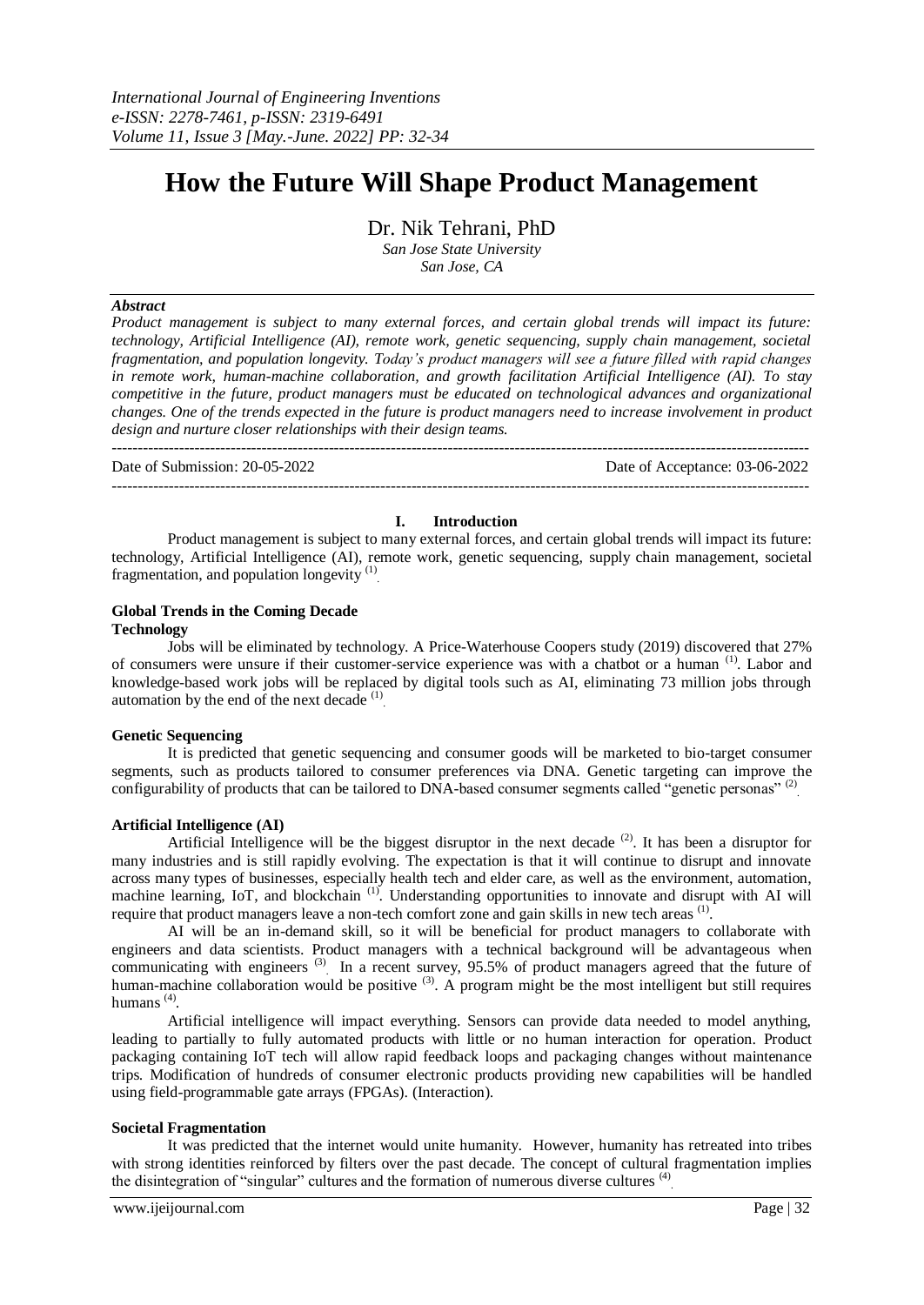## **Aging Population**

Three key trends of the aging population, declining fertility, and aging cohorts will increase the proportion of older adults, so by 2050, there will be fewer adolescents and young adults than people over 65. Economic pressures will force older adults to delay retirement, as technology and work-hour flexibility allow longer careers<sup>(1)</sup>.

## **Accelerated Remote Work**

A product manager is a people-oriented role requiring making connections with teams to improve communications. This isn't easy to do remotely <sup>(1)</sup>. The trend seems to favor of remote work, yet product management appears to be more suited to face-to-face contact. Remote work was already a strong trend, and COVID-19 accelerated it due to its ease of technology and desirability for meetings (2). Advantages of working remotely include lower costs, health safety, efficiency, and work/life balance, allowing people to be employed without having to relocate  $(2)$ . One significant benefit of remote working for smaller businesses or start-ups is spending less on office space due to fewer in-house employees<sup>(2)</sup>

However, a recent survey suggests that 70.2% of product managers prefer working in an office due to role-related reasons<sup>(2)</sup> A product manager's job is based primarily on collaboration, and although many tasks can be accomplished remotely, specific tasks are better suited to in-person contact for leading with authority <sup>(2)</sup>. Meetings are easier to hold in-person for managing stakeholders, customer interviews, or face-to-face interactions (1)

## **Acceleration of Change**.

Instead of taking decades for significant technological changes, such as telehealth and streaming services, now changes occur in years or months<sup>(3)</sup> Future product managers need to be prepared for and continue to learn for faster, accelerating changes. Conversely, product managers will be responsible for recognizing and interpreting future trends in consumer behavior. They will need to extrapolate those trends throughout the whole product development process. Because some products could take years to finalize, the trends may repeatedly shift from ideation to the end-user. Thus, product managers cannot forget the end-user every step of the way<sup>(8)</sup>

#### **Growth**

Businesses will benefit from a more educated, informed, and experienced workforce and enjoy higher employee retention rates<sup>(3)</sup> Thus, companies will need to create a culture of growth, a long-term investment that leads to long-term gains. Product managers who value increased overcompensation and flexible hours will desire a path forward in personal and professional development within their company. Without this option, talent may leave for better opportunities. Mentorship systems, certifications, and cross-departmental training allow product managers to enhance their skills  $(3)(4)$  Product managers will have to seek knowledge and reach for the next innovation to succeed.

In the next few years, new solutions may evolve to adapt to sudden changes in supply chains <sup>(4)</sup>. Product managers must plan accordingly to compensate for backups by keeping product timelines on schedule and adding more time to source materials.

#### **Risks**

The goal of manufacturing companies is to develop and produce products that meet customer needs when they are needed with little or no risk of overstocks. However, due to rapidly changing customer preferences, micro-segmentation of many product categories occur. Thus, manufacturers of consumer goods companies must accommodate smaller markets to provide a growth path and avoid price competition <sup>(5)</sup>. Forecasting exact specifications and potential sales volumes of new products are difficult. Recent studies have confirmed the problems of new product commercialization with newly launched products having high failure rates up to 50% or more <sup>(5)</sup>. This is primarily due to not understanding customer needs and providing products that have no market <sup>(5)</sup>. One solution is to involve customers in the innovation process, i.e., soliciting new product ideas and acting on the best ones.

## **Predictions for Product Management**

Based on these global trends, here's what product management may look like by the end of the decade: (1)(6)(7)

1. The cross-functional challenges of companies making products will become equal parts cultural, technical, experiential, and commercial. Chief product officers will head leadership teams, from startups to multinationals<sup>(6)</sup>

2. Product portfolio management will be added to product manager responsibilities for leading multiple teams and products  $^{(7)(8)}$